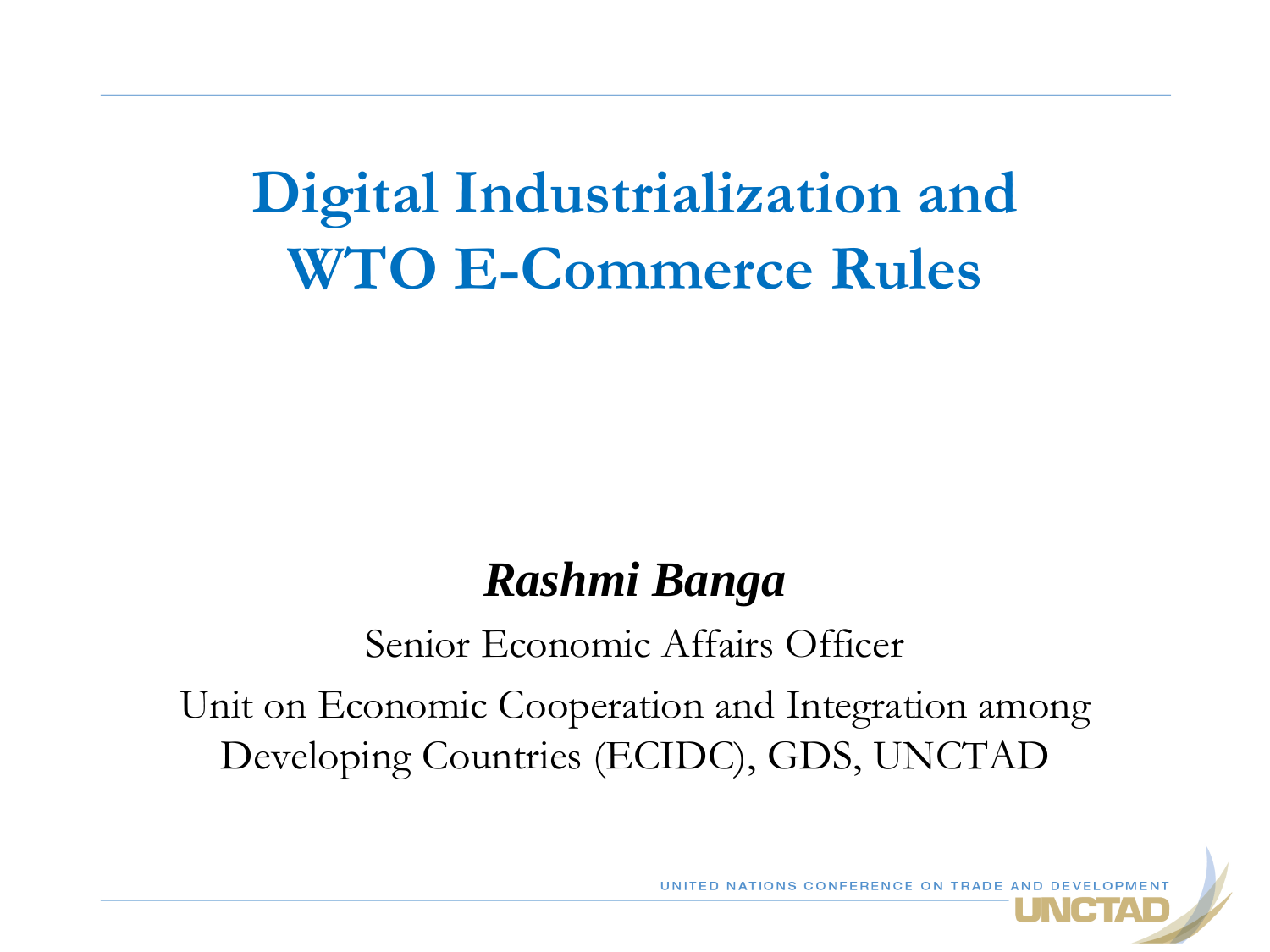### **Digital Divide and COVID-19**

- **The impact of digital divide has never been felt more severely by the developing countries than in this pandemic.** Access to ICT infrastructure and digital technologies determined the economic impact of the lockdowns. Digitally advanced countries will recover faster from the pandemic.
- **Digital divide** therefore is contributing in new ways to the existing global inequalities and **if not bridged, it will accentuate global inequality at an accelerating rate.**
- **Growing digital divide will lead to-***Loss in existing trade competitiveness; Reshoring of manufacturing and associated Job Losses; Rising dependence on North for digital goods, services and digital technologies; Growing E-Commerce leads to loss of even domestic market shares for producers in developing countries.*

UNITED NATIONS CONFERENCE ON TRADE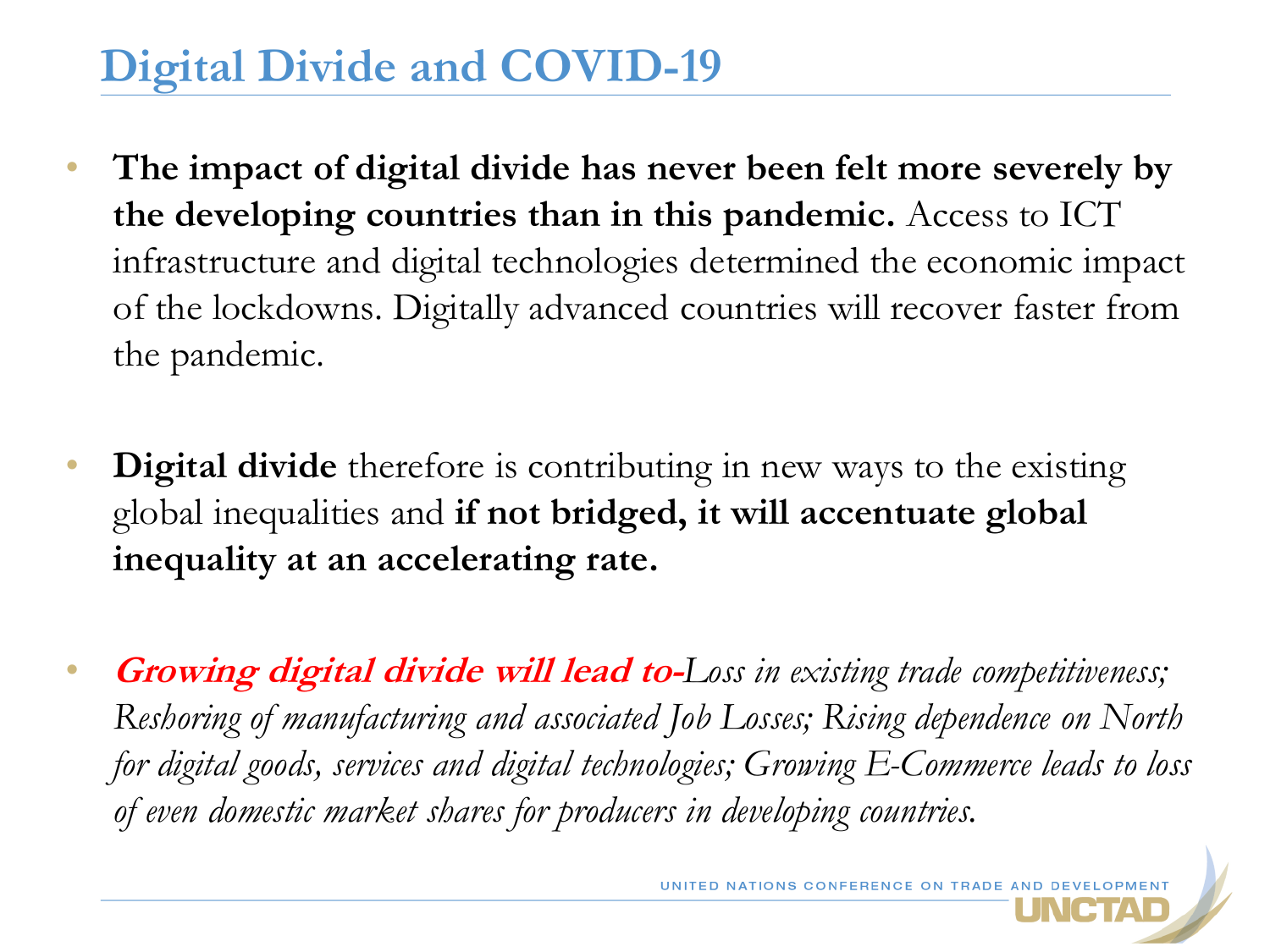### **Digital Divide- Difference in Digital Content added in all stages of Industrial Production**

- **Pre-Production-** Cloud Computing; Big Data Analytics; CAD (Higher use of digital services and Data Analytics)
- *Production* Robotics; Digital services; 3D printing (Higher use of digital technologies)
- **Post-Production-** E-Commerce platforms; AI; IoT

#### **Empirical evidence of Digital Divide-**

**Value Added by Computer Programimg in Manufacturing Exports**

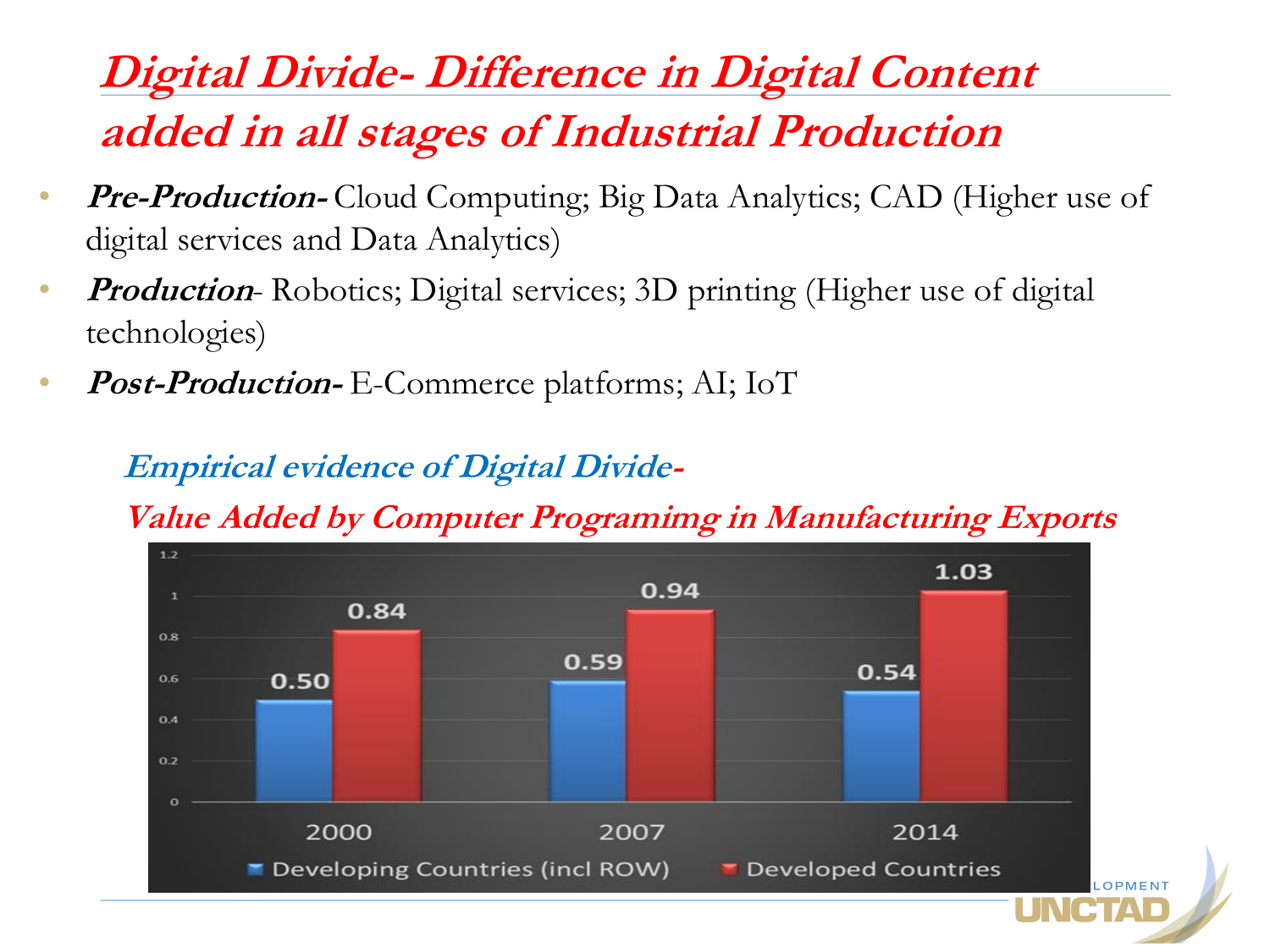#### **Digital divide is multilayered**, *ICT infrastructure divide; Digital Skills divide; Data divide; Digital Technology divide.*



**Comprehensive digital industrial policy is needed to bridge Digital Divide and build Digital Infrastructure**

CITALD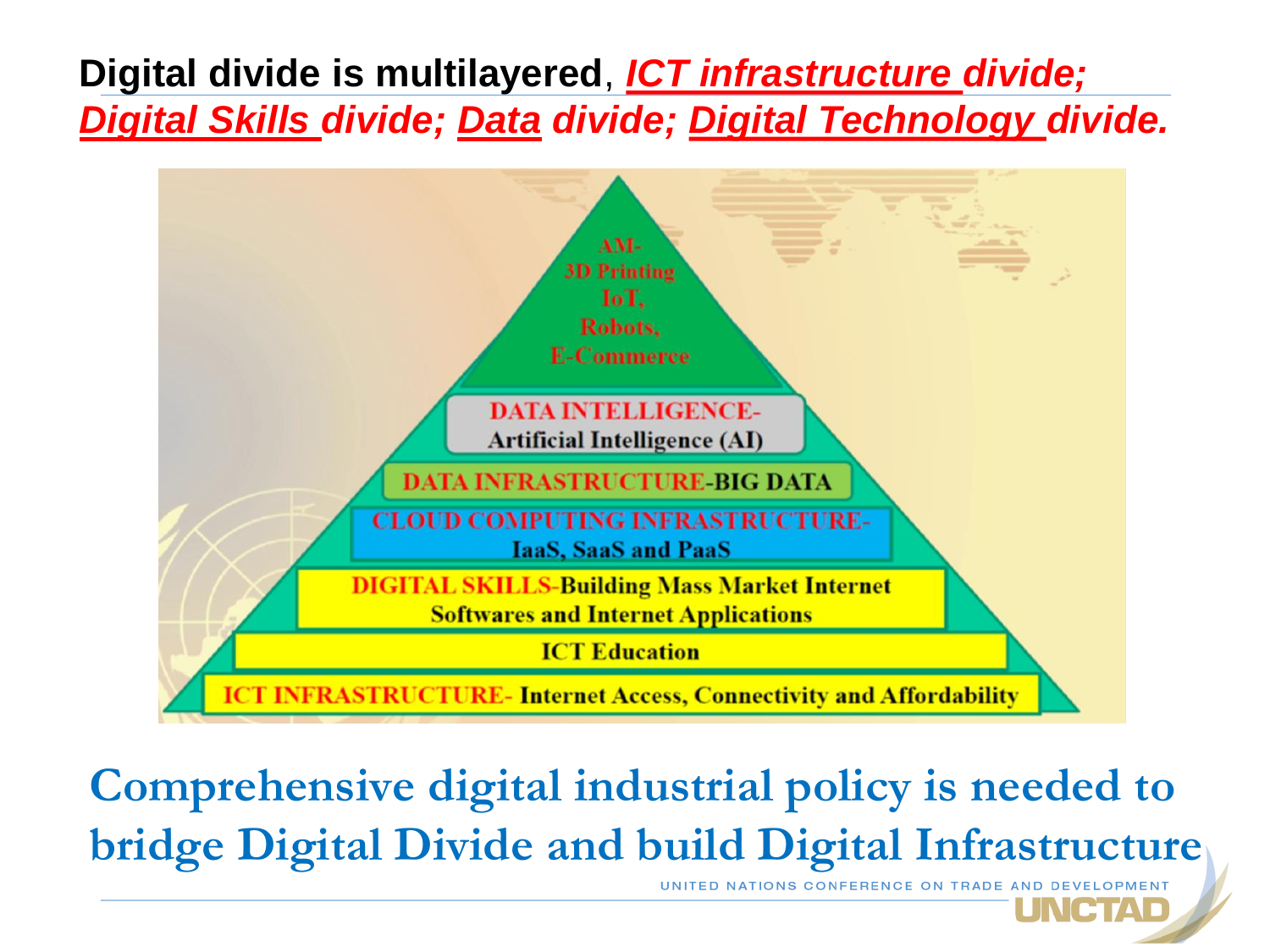**Steps needed for Digital Industrialization and WTO E-Commerce Rules**

- **Build ICT Infrastructure**
- **Build Data Infrastructure**
	- **Declare Data Soverignity** (Data is governed under national law)

**Free Flow of Cross-Border Data will not allow this**

 **Build Data Infrastructure like Data Centres and clouds for storing and processing data so as to extract Data Intelligence**

**No restriction on Data Localisation discourages this**

- **Build Digital Skills and Digital Technologies**
	- **Encourage joint ventures and technology transfers and technology spillovers when foreign digital firms enter**

**Ban on Source Code sharing will not allow digital technology transfers.**

**Digital Infant Industry Protection**

**WTO Moratorium on Customs duties on Electronic Transmissions prevents this**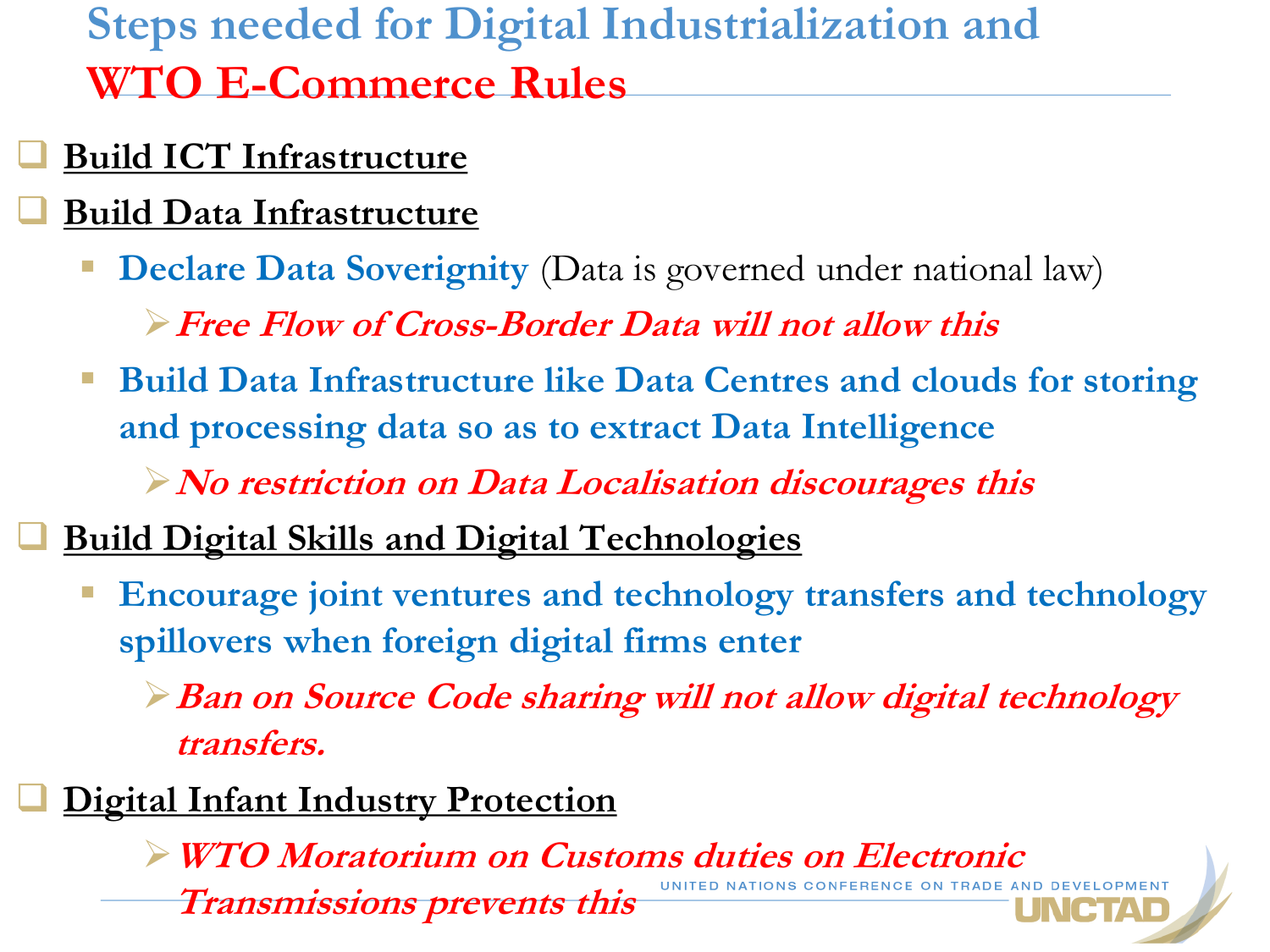# **Way Forward for Developing Countries**

- **Design Digital Industrial Policies** for building Digital Infrastructure and bridging the Growing Digital Divide
- **Retain Policy Space in all Trade Agreements for their digital industrialization**
- **South-South Regional Digital Cooperation** can be an important way-forward for small developing countries.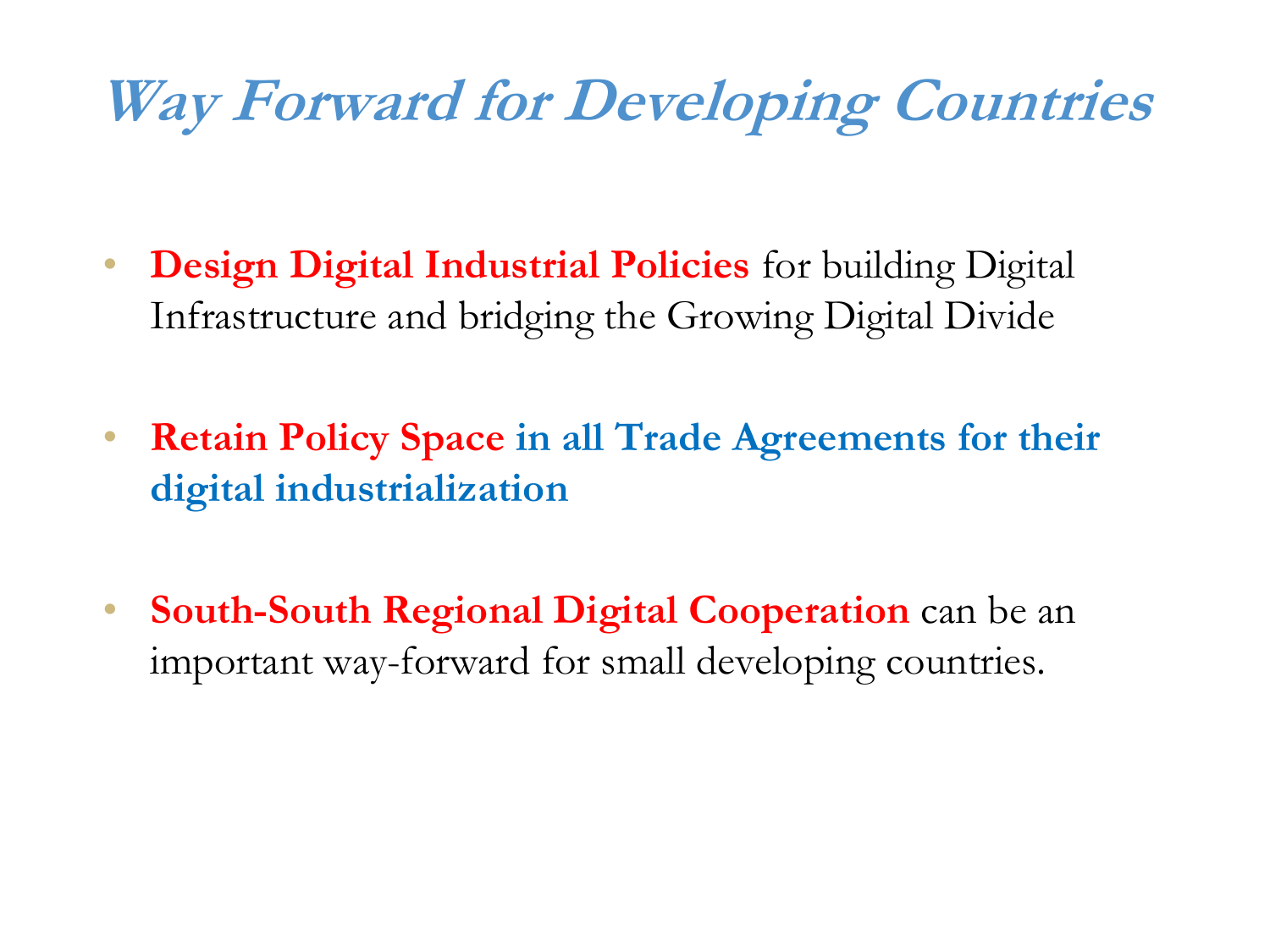- UNCTAD Trade and Development Report, Chapter 3, 2018 [https://unctad.org/en/PublicationChapters/tdr2018ch3\\_en.pdf](https://unctad.org/en/PublicationChapters/tdr2018ch3_en.pdf)
- UNCTAD South-South Digital Cooperation, 2018 <https://unctad.org/en/pages/PublicationWebflyer.aspx?publicationid=2099>
- UNCTAD Research Paper 29

[https://unctad.org/en/PublicationsLibrary/ser-rp-2019d1\\_en.pdf](https://unctad.org/en/PublicationsLibrary/ser-rp-2019d1_en.pdf)

• UNCTAD Research Paper 47

[https://unctad.org/en/PublicationsLibrary/ser-rp-2020d6\\_en.pdf](https://unctad.org/en/PublicationsLibrary/ser-rp-2020d6_en.pdf)